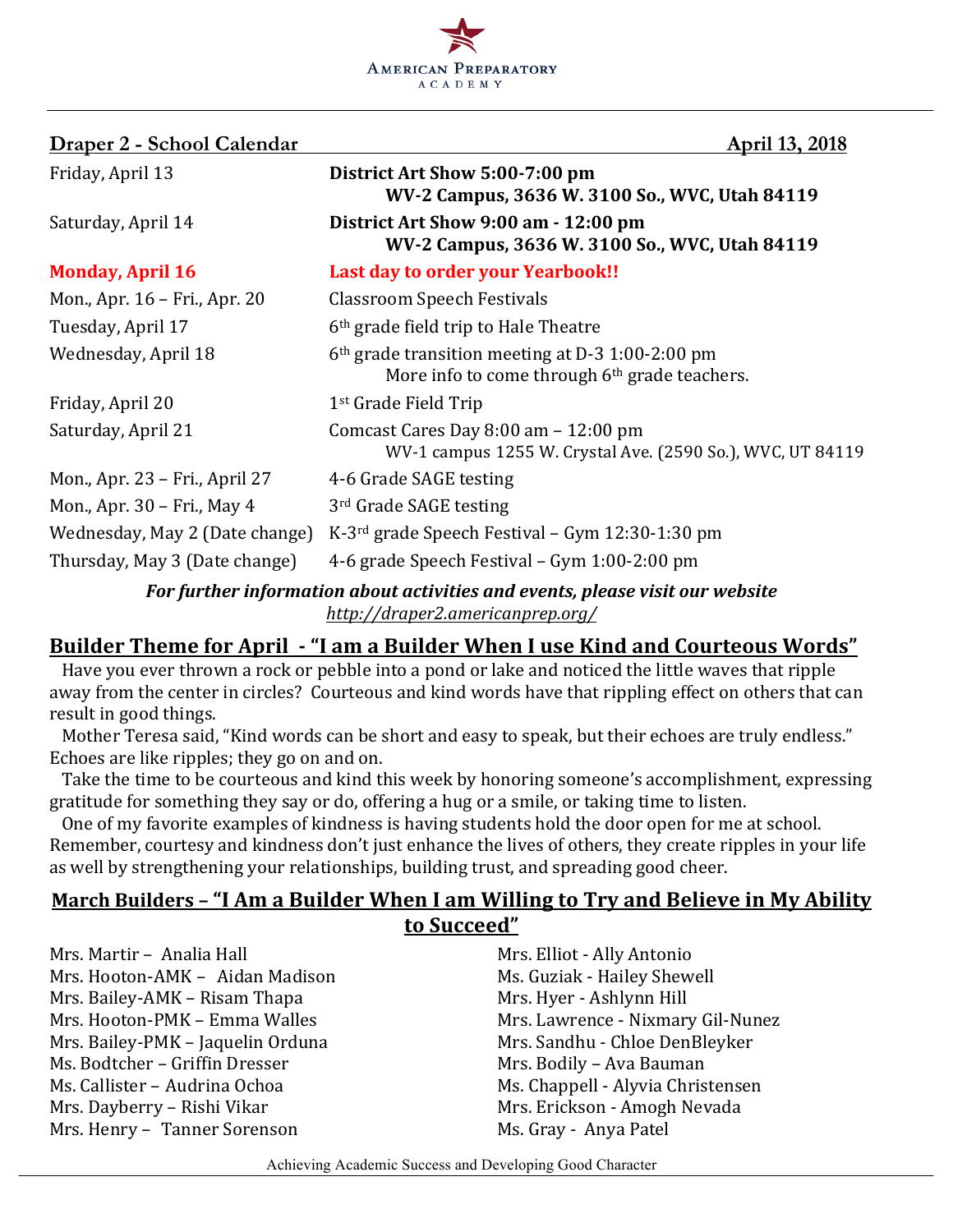

Mrs. Davis – Scarlett Shumway Mrs. Hall – Manan Chadda Mrs. Foster – Marko Jovanovic Ms. McGrath - Mylie Baker Mrs. Glad – Emily Edward Ms. Beal - Ava Armstrong Ms. Robinson – Kaisha Brinkerhoff Mrs. Clayton - Kailyce Holland Mrs. Stanford - Dexter O'Dell Mrs. Cox - Kate Muir Ms. Bohls – Kira Johnson Ms. Larsen - Emily Woolley Mrs. Herrera – Om Sanghvi **Vander Staff Builder** – Mrs. Adamson Mrs. Madsen - Jaden Lee Mrs. Strong - Angel Torres Mrs. Wanner - Ava Withers Lower Staff Builder – Ms. Bohls

Mrs. Gow – Astoria Fitzgerald Mr. Henderson - Krithika Parsawar

## **Art Show**

The District Art Show is this Friday, April 13<sup>th</sup> from 5:00 to 7:30 pm and on Saturday April 14<sup>th</sup> from 9:00 am to 12:00 pm at the West Valley 2 campus located at 3636 West 3100 South, WVC, UT, 84119. The following list of students have been chosen from Draper 2 to participate. Awards will be given at 6:30 pm sharp.

**First Grade Second Grade Third Grade** 

Griffin Dresser Lily Adamson Alicia Challis Jade Bedolla-Guerrera Tanvi Ankireddipalli Katherine Christensen Audrina Ochoa Kaisha Brinkerhoff DaLilah Hanson Britain Ahlstrom Fudson Fox Form Hudson Fox Luka Iovanovic **Jocelyn Neff** Charlotte Larsen Marley Olive Breese Davies **Claire Olafsson** Claire Claire Claire Claire **Leila** Sosa Daniel Namgur Esteban Rodriguez-Hamon Morganne Strong Darine Safeudien Eioo Song The Successive Contract Suk Arie Holmes **Manasvi Talasila** Keegan Timmins Zoe Li Jieun Yoo Sushmita Venkatesh

**Jeffrey Dumas** Emily Dailey **Emily Dailey** Tiffany Hong Yeleny Gomez **Isaac Hardy Isaac Hardy Logan Bazan** Tate Johnson **Hailey Lawrence** Brooklyn Bond Presley Markham Kathrine Leonard John Shafovaloff Naimeh Michael Samantha Milar Vickie Chen David Namgur Sophia Muir Sean Baker Kennedy Sorenson Jennifer Parke Tiger Anderson Andrew Struyk **Destany Sessions** Hyrum Lambert Emma Wolfe Makenzie Wagner Evan Fessenden

## **Fourth Grade Fifth Grade Fifth Grade Sixth Grade**

Abbi Gorringe Lily Goff Vishwa Murugappan **Fourth Grade cont. Fifth Grade cont. Sixth Grade cont.**

## Congratulations to all of these students who will be representing our Draper 2 campus.

# **YEARBOOK 2017/2018!!**

Our yearbook is planned to include all color pages and a sturdy soft cover. If you would like to order a hard cover, there will be a minimal additional cost.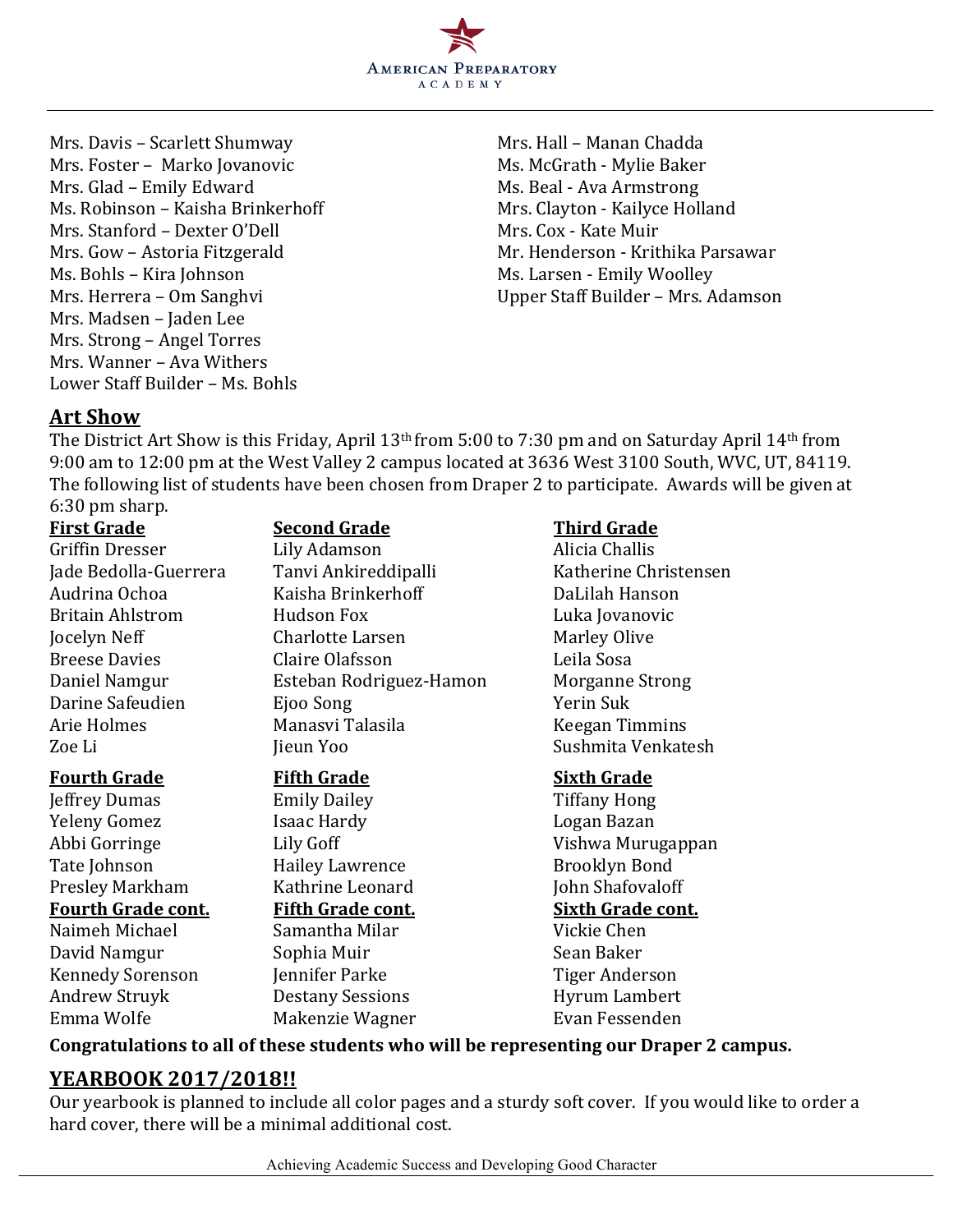

#### *Yearbook Pricing* – *After 2/26/18 & before 4/16/18* (Last date orders will be accepted.) *Soft Cover - \$15.00 Hard Cover - \$20.00*

### **Order online at YBPay.lifetouch.com with the Yearbook ID code: 13453318**

# **Pictures For The Yearbook**

Do you have pictures you would like to have considered for our Yearbook? If so, please send them to the following email address and our Yearbook committee will look at them to possibly add to our Yearbook. d2yearbook@apamail.org

## **Parent Advisory Committee Elections**

We are in the process of creating our Parent Advisory Committee (PAC) for the 2018-19 school year. PAC participates with the administration in developing the Annual School Plan, in deciding how the Land Trust monies will be spent, and other matters important to our students at American Preparatory Academy.

We have 1 parent PAC position to fill at APA-Draper 2. Parents of students who are employed 6 or more hours per week at the school are disqualified from participating as an elected parent. The PAC generally meets 3-4 times per year. Members of the PAC will be expected to participate in all of these meetings so that a quorum may be present to conduct business. There are no term limits, so long as an elected parent has students enrolled in the school, is actively participating, and wishes to continue to do so.

These are the anticipated meeting dates, times, and places for the 2018-19 school year. It is vital that **you attend all three meetings if you are a member of the PAC. We must have a quorum in order to hold a meeting.** Failure to do so may result in the loss of your seat on the Committee.

- 1st Meeting at Draper 2 will be on Friday, September 7, 2018 at 2:00pm.
- 2nd Meeting at Draper 2 will be on Friday, March 1, 2019 at 2:00pm.
- 3rd Meeting (Annual School Planning Meeting) This meeting will most likely be held in August, 2019, after we get State Testing results back.

If you are interested, please contact Kim Dudley, landtrust@apamail.org no later than Friday, May 4, 2018 at 4pm. Please include your name, the campus you are running for, a little campaign blurb, your students name and grade, your phone number and email address.

• We are holding elections at more than one campus, so it will be very important that you note in your email for which campus' PAC you are running. The ballot will go home as the last page of the May 11th newsletter. Each family may vote for 1 candidate, since we have 1 opening. Ballots must be returned to the school by 4pm on May 15. The candidate who receives the most votes will be posted in the May 18th newsletter. Candidates will be notified by email on May  $16<sup>th</sup>$ .

## **Best of State**

Each year, The Best of State organization names winners, by category, for many Utah businesses and organizations. You may have seen their signs and billboards - restaurants will often display their awards, too. Well, there is an education division, and last year (2017) American Prep won the Charter School Best in State award.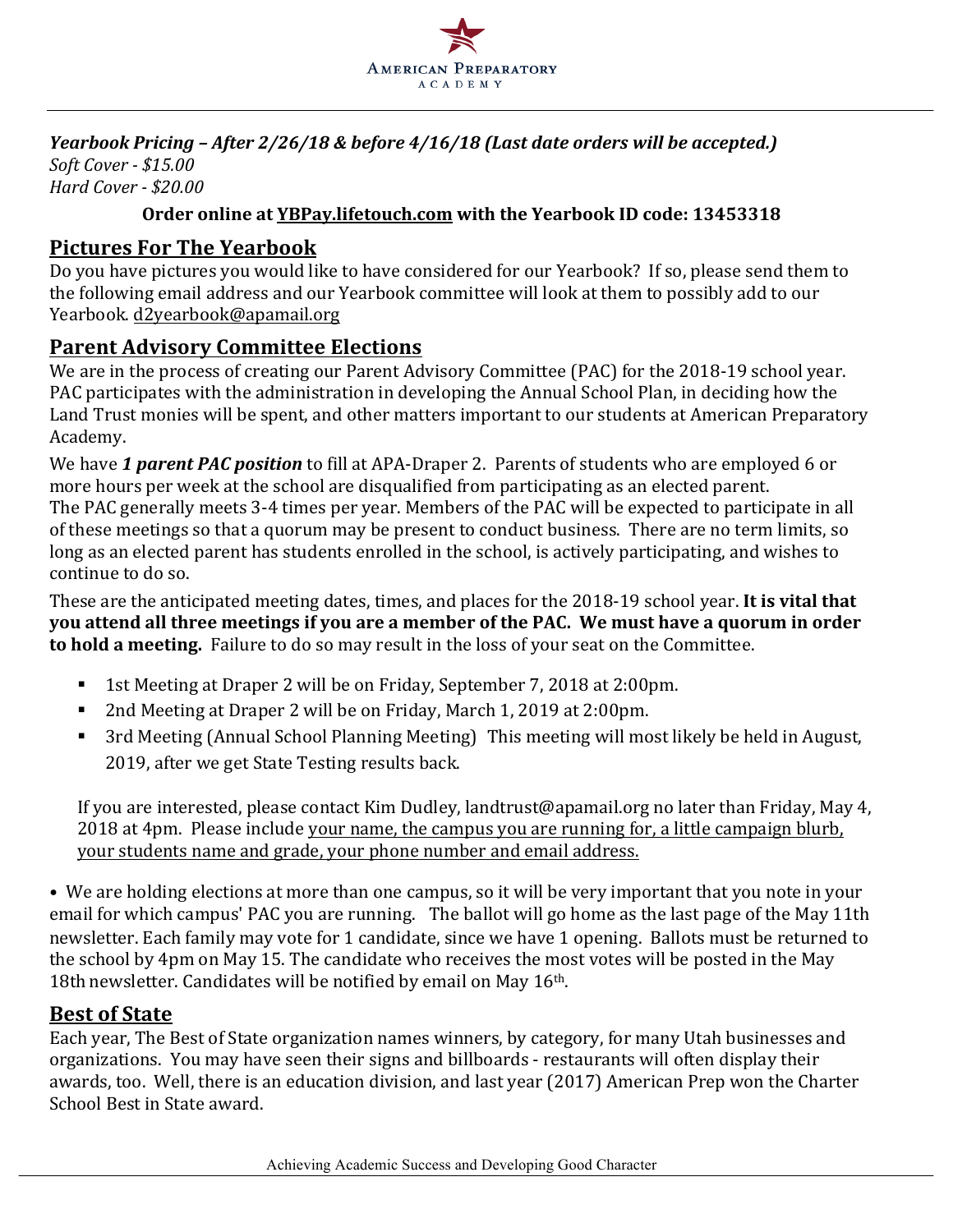

This year (2018) award winners were announced just this week. We are very excited to announce that we have 2 members of our American Prep team that have won awards!

## **Carolyn Sharette - Best of State 2018 - Administrator Craig Peterson - Best of State 2018 - Principal**

Craig is currently the Secondary Director at our West Valley 2 campus, and has worked in the past as Director at Draper and Director at WV1.

Carolyn is the author of the original charter and was the Director at Draper for 7 years before opening WV1, WV2 and the rest of the schools. She is essentially the Superintendent of American Prep schools.

We are very happy for these two amazing leaders. We are also very grateful that they are receiving the recognition they deserve for all that they do for our students, staff and the families they serve. We encourage you to extend your congratulations to them!

## **Grade Level Culminating Events**

| 4 <sup>th</sup> Grade | Thursday, May 10th  | $6:00 \text{ pm}$ |
|-----------------------|---------------------|-------------------|
| 6 <sup>th</sup> Grade | Tuesday, May 15th   | $6:00$ pm         |
| 5 <sup>th</sup> Grade | Thursday, May 17th  | $6:00 \text{ pm}$ |
| 2 <sup>nd</sup> Grade | Monday, May 21st    | $6:00$ pm         |
| 3rd Grade             | Tuesday, May 29th   | $6:00$ pm         |
| 1 <sup>st</sup> Grade | Wednesday, May 30th | 6:00 pm           |

# **Spring Field Trips are coming up!**

This is a great way to get in your volunteer hours.  $1<sup>st</sup>$  grade Friday, April 20<sup>th</sup>  $4<sup>th</sup> - 6<sup>th</sup>$  grade Friday, May  $11<sup>th</sup>$  $2<sup>nd</sup>$  &  $3<sup>rd</sup>$  grade Friday, May  $18<sup>th</sup>$ 

# **CARPOOL CORNER!!**

This week we practiced a "Shelter in Place" scenario at the school where our campus goes into a heightened security status. These are situations where there is an outside threat in the vicinity of the school. In these and other emergency situations, we will ask to see your carpool tag to identify your car and allow access to our campus. Increasingly in our modern world, we must be prepared for these situations, so please be prepared by having your carpool tag visibly displayed in the front windshield when coming onto campus. Thank you for your cooperation.

# **From Character Development**

Last month we sent a "17 Kind Things" challenge to all of our students, and we only gave them a few days to complete it. We are SO impressed with the papers we got back!

We are happy to report that more than **760** kind things were reported to us. We love seeing our BUILDER students smile, wave, say hello, help, encourage, serve, be unselfish, make new friends, notice others, comfort, apologize, be nice, and BUILD UP in so many different ways. Our bulletin board in the 6th grade hall has all  $760$  kind things that were reported to us... check it out!

Also, many of your students may come home with a "WALK UP" sticker that they may wear at school if they participated in the challenge. Please let your student's teacher know if your student participated but did not receive a sticker (we did have several "no name" papers returned to us.) THANK YOU for supporting Utah's Month of Kindness in April.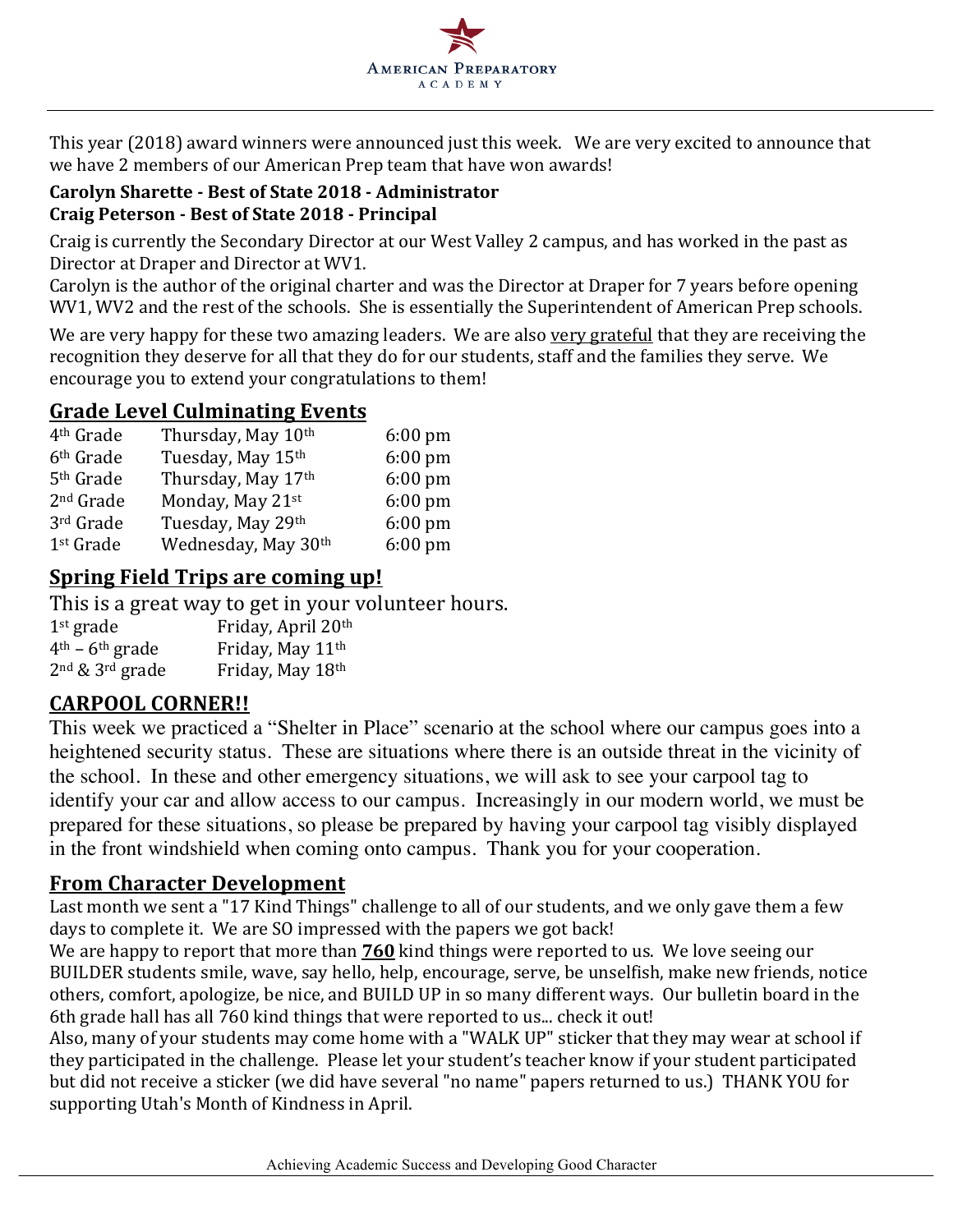

Our new visitor is VERY excited to come to our assemblies on Tuesday, April 17th and Wednesday, April 18th... parents are always welcome to come and see who is going to teach us to be a Builder by USING KIND AND COURTEOUS WORDS.

Finally, we had a great time today as Moana visited our school again. She so happy to see so many students being builders by BEING WILLING TO TRY AND BELIEVING IN HIS/HER ABILITY TO SUCCEED.

# **Ballroom & Dance Company Spring Concert**

**COME ALIVE:** Join us for the high school Ballroom and Dance Companies' exciting spring concert! (And come support our very own 5th and 6th graders who will be featured.)

**When**: Fri. May 11th and Sat. May 12th at 7:00 pm in the D3 Gym

**Who**: High School Ballroom Company, High School Dance Company, Winterim Swing Team, 7th/8th Grade and 5th/6th Grade Ballroom Blast classes, plus guest performers!

**What**: An evening of showmanship, fancy footwork, and even some dorks and divas--you have to see it to believe it!

Admission: Free admission, but this is our way of earning money for our costume fund so we will gratefully accept donations at the door.

# **New School Lunch Policies**

### **Ordering Lunches for April and May**

We are making some changes in how school lunches are ordered. In the past, you could order anytime. Now you will only be able to order during the following weeks:

If you do not place your order during the ordering week, we cannot guarantee your child a lunch.

- April  $16 20$ 
	- $\circ$  Order lunches for May
	- $\circ$  April 20 last day to place orders for May

#### https://www.americanprep.org/school-lunch-program/

#### **Absences**

It is very helpful if you can let the lunch staff know if your child will be absent, especially if it will be for more than one or two days. Please contact your school lunch manager.

#### **Cancellations**

Any lunches cancelled with at least 48 hours notice can be credited to your school lunch account. No cash or credit/debit refunds.

Our lunches are made 24 hours in advance, so we cannot cancel with our vendor unless we have at least 48 hours. Cancellations must be confirmed via email to the school lunch manager.

## **Heroes for Zambia**

## *"HERO WEEK" FUN RUN FUNDRAISER:* **Monday, April 30th - Friday May 4th**

For ONE WEEK ONLY: students, faculty and friends can *REGISTER FOR THE RACE* and FUNDRAISER electronically online for our sister school in Zambia. Our Utah APA District goal is to raise \$20,000 to build latrines so that our Zambian campus does not have to shut down for months during cholera and other epidemic disease outbreaks! More information to come on all of the exciting individual incentive level rewards including free spirit wear t-shirts, homework passes, full casual dress days and much more!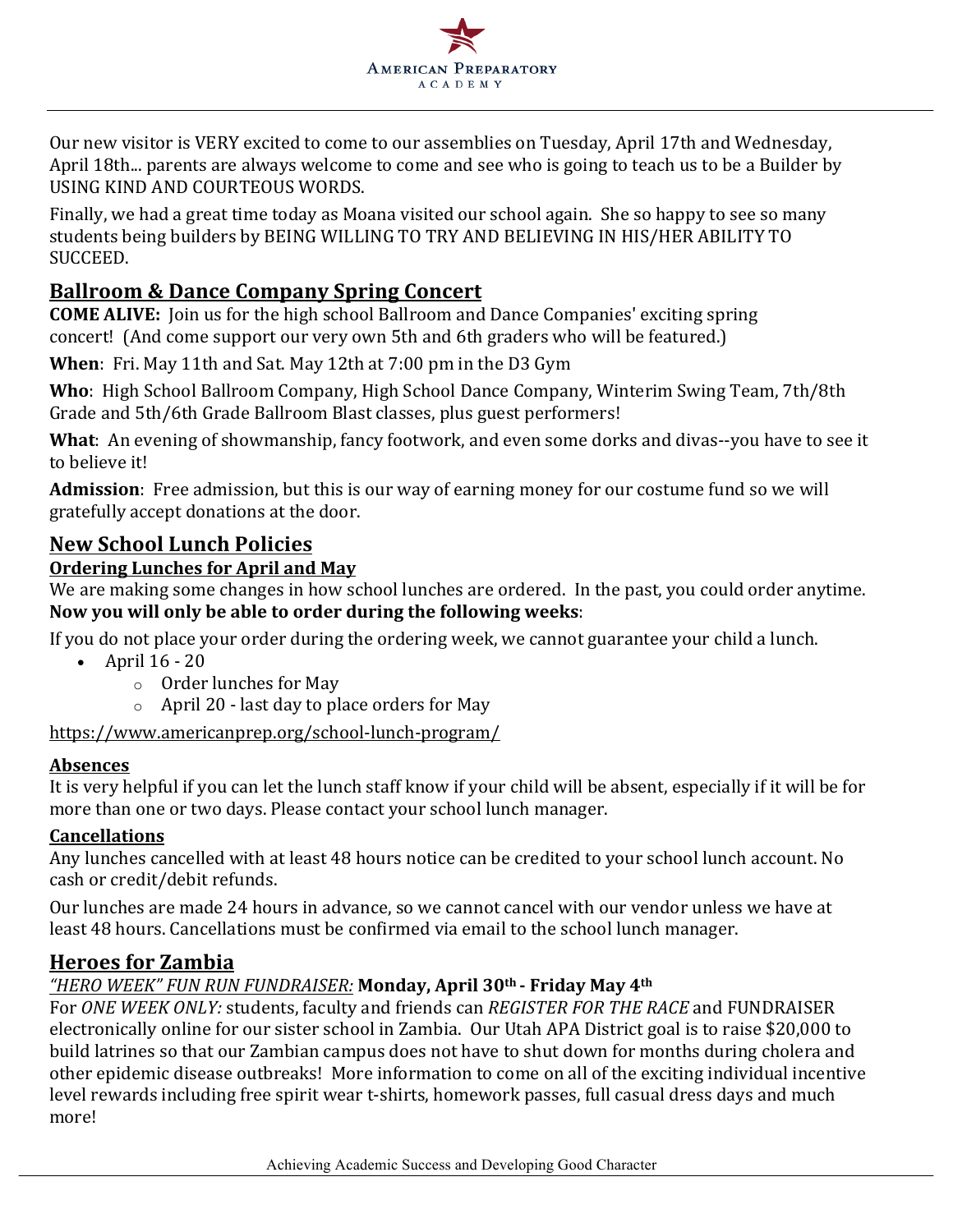

*FUN RUN* (5*K* and 1*K*): **Friday, May 18<sup>th</sup>, 6:00-8:00pm, Andy Ballard Arena, 1600 Highland Drive, Draper, UT 84020**

All race registrants will receive a Fun Run T-Shirt and contribute to our Zambian Fundraiser Goal. There will be rewards for top finishers, FM100.3, Food Trucks and a Silent Auction! It will be epic, so mark your calendars!

#### **VOLUNTEER:** We are in desperate need for more Trail Marshals to help direct runners and keep **them safe.** Please email Jill Welch at **kjillwelch@gmail.com** if you are interested in helping.

# **COMCAST CARES DAY**

SATURDAY MORNING, APRIL 21<sup>st</sup>. Thank you to all of you who have signed up to help at our Comcast Cares Day—day of service! We have 339 people signed up—over half of our goal of having 600 of our staff and families participating in this great event! Here are some frequently asked questions—and answers!

# **Q. If I don't sign up ahead of time, can I still show up to help?**

A. Of course! We will say yes to all offers to help. BUT...if you turn in a registration form by March 31, it will help. A T-shirt will be ordered for you and Comcast will be able to better anticipate how many people they will be feeding on that day (donuts and pizza!) and how many supplies to have on hand.

## **Q.** What is the age limit?

A. No age limit—every age is welcome!

## **Q.** Does this count towards my 20 volunteer hours?

A. Absolutely. Every person you bring—family or friends—will count toward your family's hours.

## **Q. What day and time is it?**

A. Saturday, April 21<sup>st</sup>. Check in will happen from 7:00-8:00 am. Projects will begin at 8:00 am. Wrap up and lunch will happen by noon—earlier if we are fast finishers!

## **Q. Truthfully, will this be fun?**

A. What could be more fun than working side-by-side with people you enjoy, meeting new friends and doing great things for the school your children attend? Throw in a DJ, great music and pizza and it's a sure fire fun day!

# **Q. When do you want the registration forms turned in?**

A. We are hoping to have our 600 turned in by March 31st so we're sure to have T-shirts for all those people, but we will continue to take them until the day of Comcast Cares.

# **THANK YOU FOR YOUR SUPPORT!**

# **Got Hours??**

Check out the FSO Bulletin Board just outside the Multi-Purpose Room. We love recognizing our amazing parent volunteers! Submit your hours to volunteerdraper2@apamail.org. We would love to see your name there too!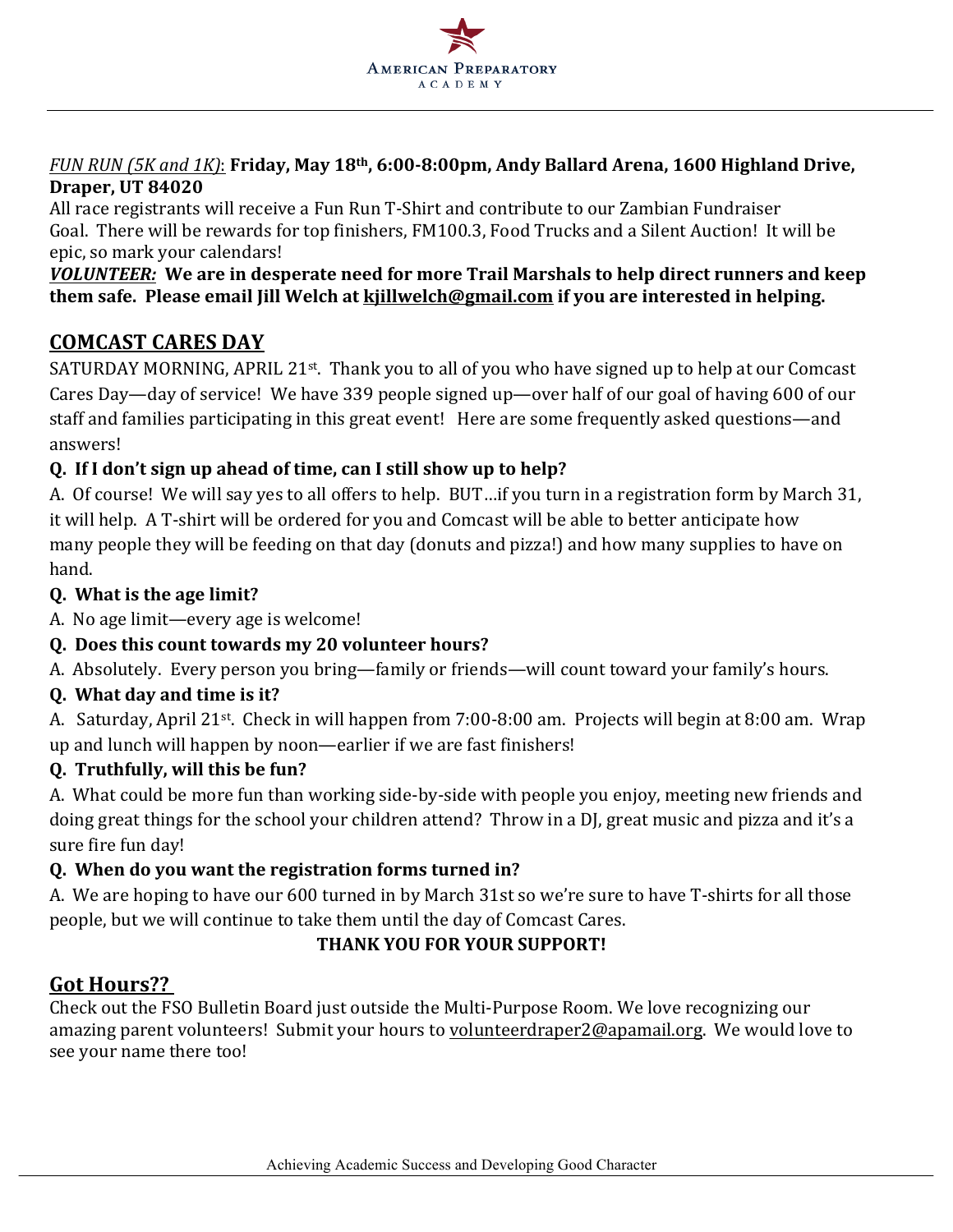

# **APA Sports!!**

# Club V Academy Draper is holding spring and summer volleyball and all sports training at American Preparatory Academy!

Club V offers year-round Volleyball and All Sports training in a structured and fun environment. We have been training athletes in our character-based program since 2007 and have the highest numbers of college players in the state of Utah.

## FINAL VOLLEYBALL SPRING SESSION

April 10 - May 17

## SUMMER VOLLEYBALL CAMPS AND CLASSES

### 2-Skill Tuesdays

Session 1 June 5-29

Session 2 July 3-31

# Volleyball Skills Camps

Session 1 June 12-14 Session 2 June 26-28 Session 3 July 10-12

# **NEW: All Sports Academy**

Session 1 June 12-14 Session 2 June 26-28 Session 3 July 10-12

CLICK HERE FOR MORE INFO: www.clubvvolleyball.com/youth-development/draper-academy

# Love & Logic Tips of the Week

# **"Why are They Mean to Younger Siblings?"**

 Mom had been preparing two-year-old Jamie for the arrival of the new baby. "Oh, Jamie, it'll be so nice to have a little brother. You'll have someone to play with. I know you'll just love being a big brother." Jaime was all smiles.

How long do you suppose it was before Jaime's smile was gone and he was not thrilled with the intrusion into his life? You're right. He soon found out that he was no longer the center of attention. His constant acting out just added to the rigors of taking care of a new baby.

"I don't know why he has to be so mean to little Jeffrey. I have to watch him every minute for fear that he will hurt the little one," bemoaned Mom.

## **A Solution to This Age-Old Problem**

Jaime probably feels a loss of love and control. He's trying to get it back the only way he knows how.

## **Sample Dialogue**

**"**Jaime, we are going to have a new baby, and that's hard for everyone. Babies cry a lot and they take up a lot of our time. It won't be fun for a while. You might feel left out sometimes."

## **Teaching How to Get Love and Time on the Parent's Terms**

"When you feel left out, come to me and pull on my shirt." (Practice this several times to lock in the training.) "That will tell me that you need some of Mommy's love and time."

Achieving Academic Success and Developing Good Character